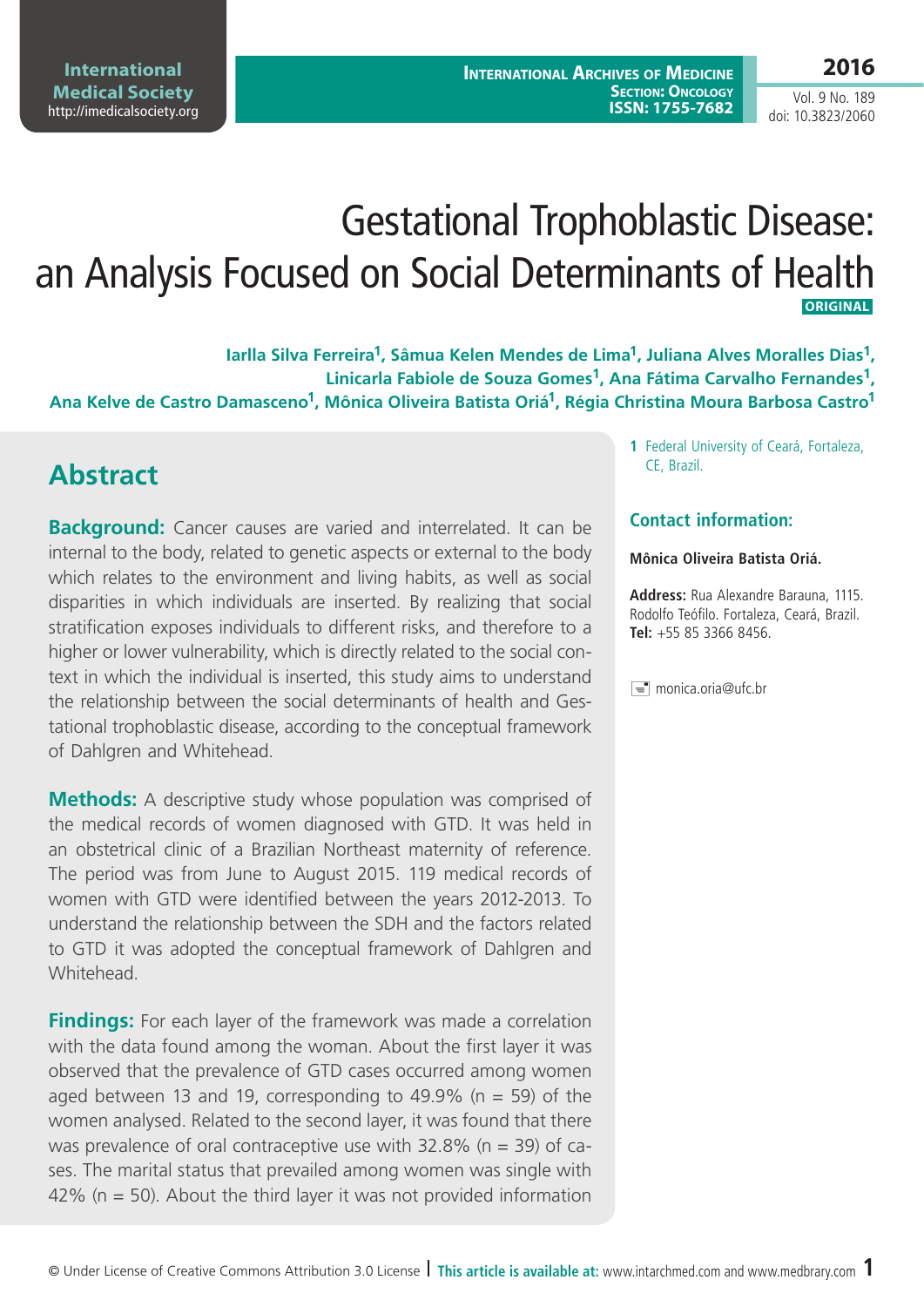related to social and community networks on the medical records. According to the fourth layer, the prevalent education level was less than 8 years of study (48.7%). Regarding to occupation, 38.7% (n  $=$  46) of women were housewives. Related to the salary, 6.7% (n  $= 8$ ) of women indicated have up to 1 minimum wage as income. Most women live on the countryside (60.5%). Related to the fifth layer it was found on the literature the need of intersectorial actions to solve the health inequities to promote an appropriate enviroment of health.

**Conclusion:** It is understood that GTD has multifactorial etiology. Despite of the major influence of the genetic factor, the influence of social determinants on health outcomes of these women cannot be neglected. Therefore, it is essential for health professionals to understand the individuals in their entirety considering the various aspects that involve their lives.

# **Introduction**

Cancer is the nomenclature used for more than 100 diseases that have in common the uncontrolled growth of cells that invade tissues and organs [1]. Among the various types of cancer, there is gestational trophoblastic disease (GTD) which is a term that covers all tumours involving the placental tissue [2].

Cancer causes are varied and interrelated. It can be internal to the body, related to genetic aspects or external which relate to the environment and living habits, as well as social disparities in which individuals are inserted, that interfere with access to primary prevention, early diagnosis, recommended treatment and rehabilitation [1,3].

The actions of Health Promotion (HP) which aim to improve the quality of life are defined as empowerment of people and communities to modify the social determinants of health (SDH), which represent the social, economic, cultural, ethnic-racial, psychological, behavioural and environmental factors that influence the health-disease process [4].

However, these do not relate simply as cause and effect [5].

The National Committee of Social Determinants of Health adopted the model of Dahlgren and Whitehead [6] to explain the relationship between the levels of the SDH and the health status of the population. This one aims to explain how the different social conditions affect the production of health inequalities [7, 8]. The SDH model addresses in five layers, according to the level of coverage from the most proximal layer that includes individual characteristics to the most distal layer which depicts the macro determinants [8, 9].

By realizing that social stratification exposes individuals to different risks, and therefore to a higher or lower vulnerability, which is directly related to the social context in which the individual is inserted, this study aims to understand the relationship between the social determinants of health and Gestational trophoblastic disease, according to the conceptual framework of Dahlgren and Whitehead.

#### **Keywords**

Health Social Determinants; Gestational Trophoblastic Neoplasms; Health Care Inequalities.



**SECTION: ONCOLOGY ISSN: 1755-7682**

**International Archives of Medicine**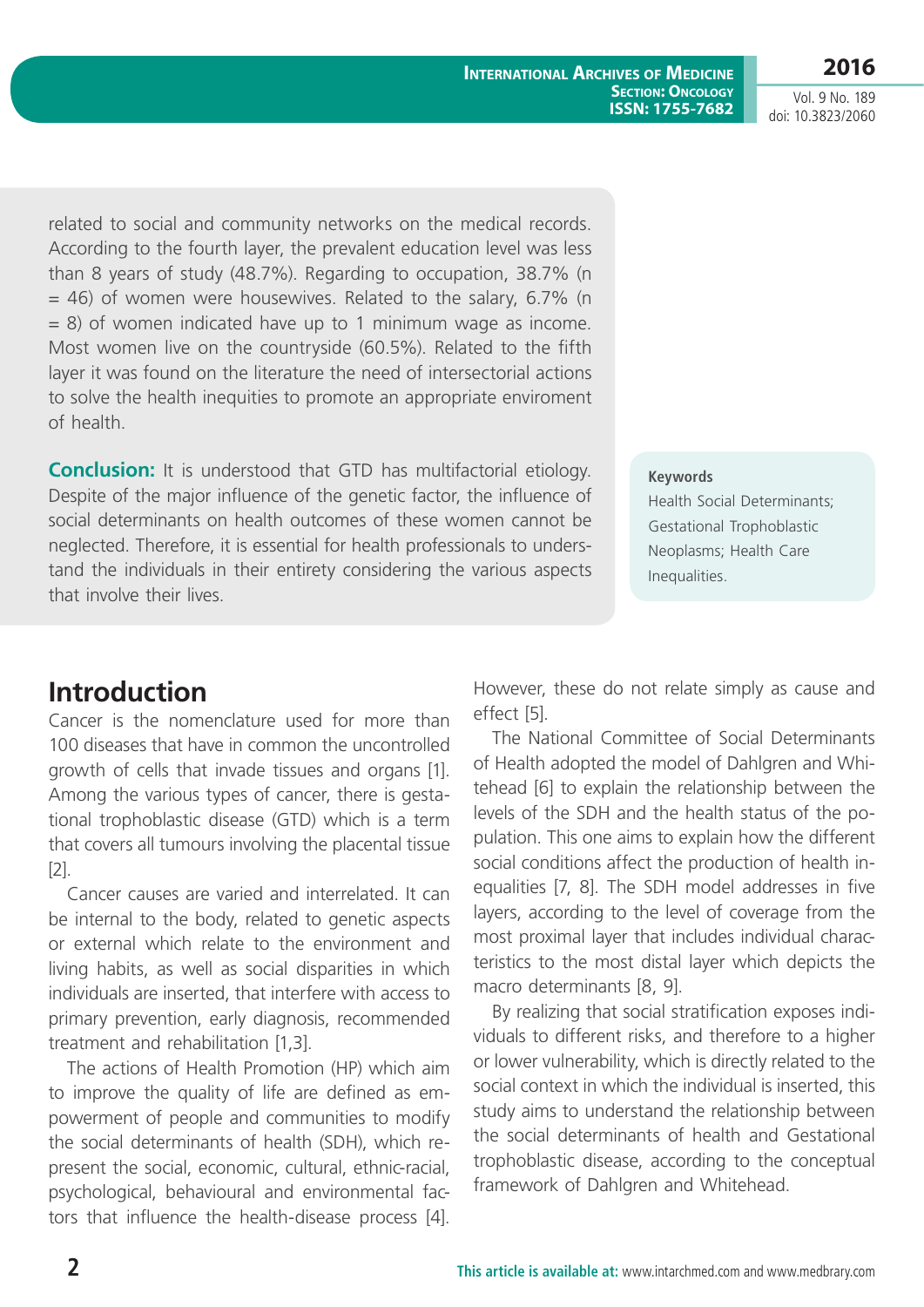## **Methods**

This is a descriptive study enrolling a sample of 119 medical records of women diagnosed enrolling a sample of 119 medical records of women diagnosed with GTD identified between the years 2012-2013. The data included: sociodemographic and gynaecological-obstetrical data; data related to clinical aspects of the disease and data relating to the data for the post-molar outpatient follow up. The study was approved by the Ethics and Research Committee (#1121575).

For this study were reviewed all the results and conducted a secondary analysis of data, by organizing the variables according to the social determinants of health based on the conceptual framework of Dahlgren and Whitehead [6]. In spite of existing other more complex models, this was chosen because of its simplicity and easy understanding by several public as well as the graphical display of the various determinants [9].

The model highlights the importance that non clinical factors have on the health status of the individual and the population [7]. The framework starts addressing the characteristics of individuals that influence their potential and their health conditions. The next layer refers to behaviour and individual lifestyles, such as access to information, possibilities of access to food and leisure facilities. Subsequently,



it refers to the social and community relationships that express the level of social cohesion which is of fundamental importance to the health of the population.

The fourth layer analyses conditions of life and work, including the influence of the socioeconomic gradient in health status of individuals. Lastly are the macro determinants that have great influence on other layers and also include supranational determinants [9, 10]. **(Figure 1)**

# **Results and Discussion**

#### **Age, sex and hereditary factors**

This category is the basis of Dahlgren and Whitehead model and it influences on the individual's health conditions [11].

It was observed that the prevalence of GTD cases occurred among women aged between 13 and 19, corresponding to 49.9% ( $n = 59$ ) of the women analysed. This data confirm others researchers who have found that the occurrence of a molar pregnancy is strongly correlated with maternal age occurring mainly in women under the age of 16 years and above 45 years [12].

Despite not having been evaluated the presence of molar previous pregnancies, Stevens et al [14] argue that the risk of developing GTD gradually increases with the molar amount of previous pregnancies. This information reinforces the influence of genetic factors in the development of this pathology.

Rachad et al [15] argue that the concurrence of several factors, including the high concentration of B-HCG hormone during early pregnancy and the mutation in the receptor gene of the follicle stimulating hormone (FSH) contributes to the development of the GTD.

These aspects are also present in Hyperstimulation Syndrome Ovarian (HSO), which is an adverse effect of ovarian stimulation using medications to increase the FSH in vitro fertilization (IVF) [15]. Seve-

© Under License of Creative Commons Attribution 3.0 License **3**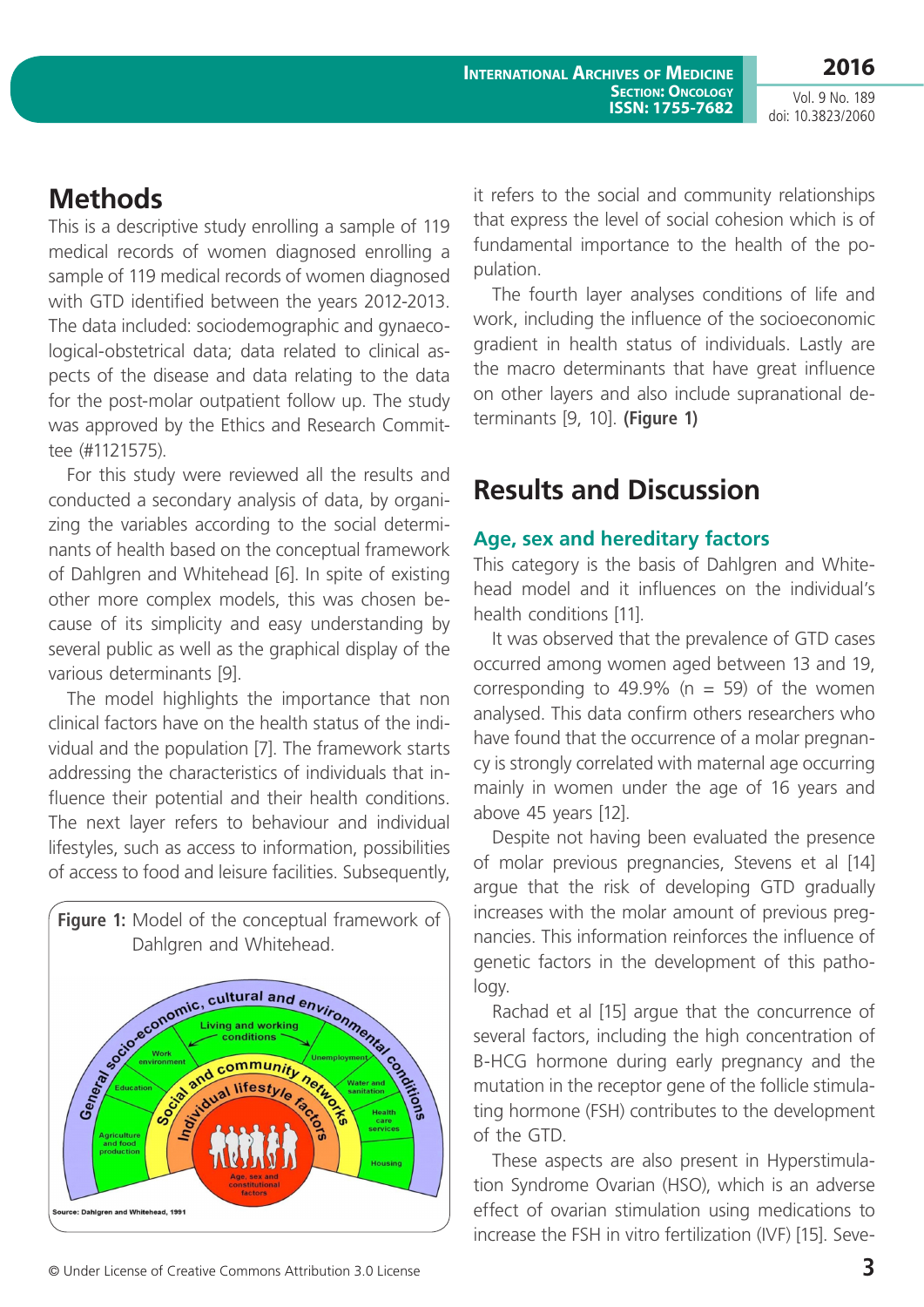re HSO presents an estimate to happen in at least 1% of all gonadotropin cycles and may favour the development of GTD [16].

Controlled ovarian stimulation is a key part of IVF, however when it is held an exogenous administration of low doses of follicle stimulating hormone may occur cancellation of an IVF cycle due to an insufficient response. And when it is held high doses of FSH may also happen cancellation of an IVF cycle due to the risk of hyperstimulation ovarian syndrome. Therefore, it is necessary to know the patient ovarian response, so the gonadotropin doses must be individually adapted to reduce the chances of occurring inappropriate ovarian responses [17].

In vitro fertilization constitutes an expensive procedure and it is not offered by the public health service. Thus, although the procedure is not part of the reality of women studied, the authors considered valid to reinforce the influence of IVF in the incidence of GTD.

#### **Lifestyle of individuals**

This layer refers to the choices taken by individuals which can generate short or long term effects. The suspension of a habit that is detrimental to health will consequently result in a reduction of risk factors and prevention of specific diseases, thus contributing to the maintenance and restoration of health [18].

Despite the only 6 (5%) women having personal background of smoking and 3.4% of alcohol consumption, the literature does not mention such habits as risk factors that contribute to the development of GTD.

A total of 69.7% ( $n = 83$ ) of the participants have not had none previous abortion. This data are corroborated by another study showing that only 19.7% of molar and 5.4% of non-molar pregnancies, there was a history of abortion in the last pregnancy [13].

In regard to contraceptive methods used by women, there was prevalence of oral contraceptives with 39 (32,8%) cases, 14 (11,8%) in use of injectable and only 5 (4,2%) has the use of condoms as a choice of contraceptive method. Almasi study [13] confirm this data, which found that 23% of molar pregnancies and 3.7% of non-molars were using oral contraceptive pills before pregnancy. So the use of oral contraceptives has been associated with an increased risk for developing this disease (Seckl; Sébire; Berkowitz 2010).

The marital status that prevailed among women was single ( $n = 50$ ; 42%), followed by married ( $n = 50$ ; 42%)  $= 33$ ; 27,7%). However, studies have shown that there is no relationship between the incidence of gestational trophoblastic neoplasia and promiscuity [19].

#### **Social and community Networks**

It is related to family support, colleagues, neighbours and the community. It is called social capital and it has a positive impact on the health status of people [5].

Despite the aspects related to this layer have not been addressed, it was found in the literature data that reinforce the relationship of social and community networks with cancer patients. Several studies found depict the importance of social support as a help in fighting the disease.

The support group has been considered very important for women, once most patients associate the disease with negative feelings. The network of social support, including support groups, helps to cope with the disease and the stages of treatment, also to improve self-esteem [20].

The disease experience is characterized by individual and subjective aspects, ranging from the moment of the diagnosis to the adaptation of the new condition. The feelings of fear and insecurity may hinder this process of adaptation, then it is suggested that these people can count on the support structured by family, friends, work and religion [21].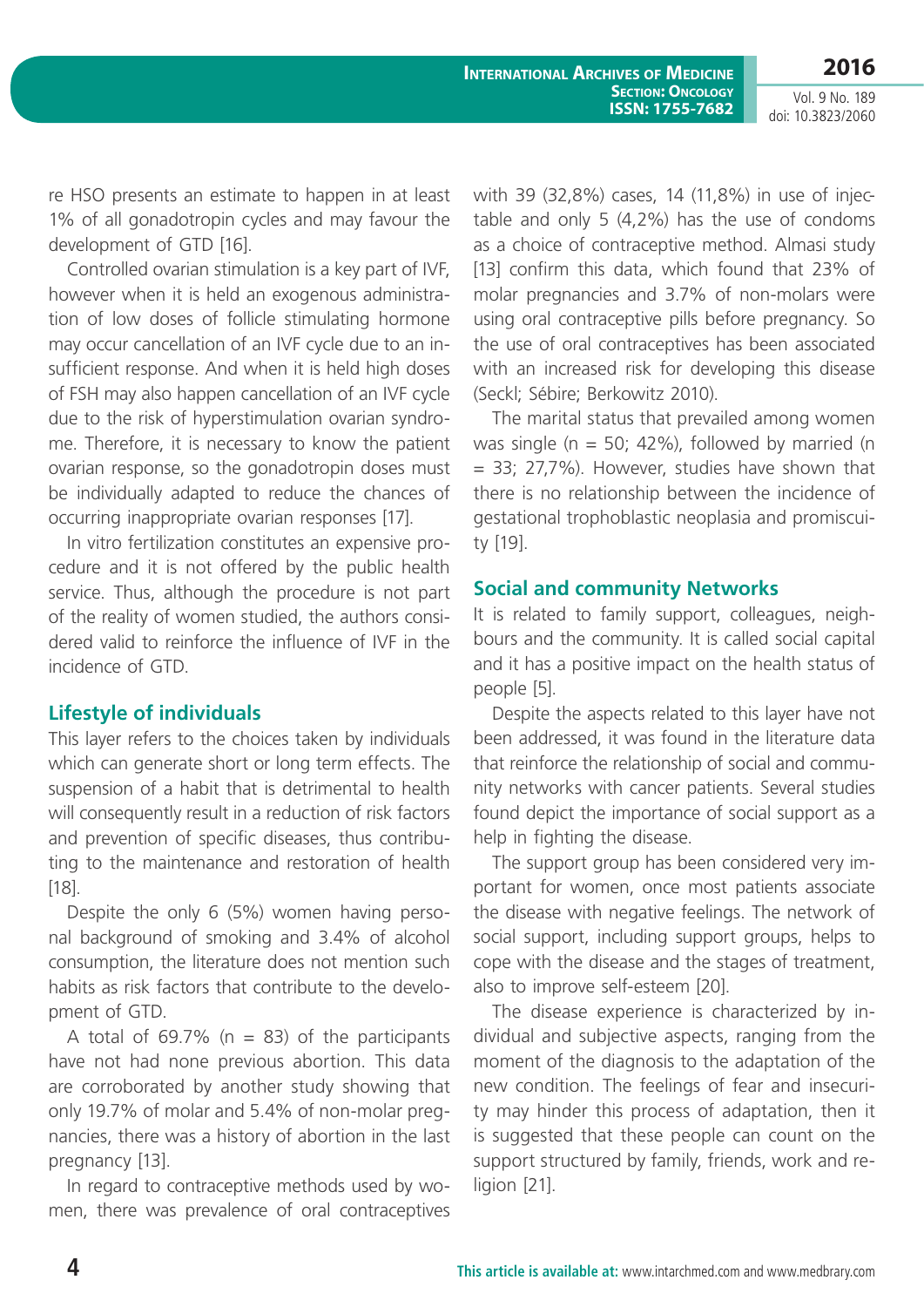#### **Conditions of life and work**

This layer refers to the conditions of life and work and the availability of food, access to healthy environments and essential services such as health and education. It presents that the socially disadvantaged individuals are differentially exposed to vulnerability and risks health [10].

The education level prevalent among women was less than 8 years (48.7%). This low level of education influences the difficulty in entering the labor market and aggravating factors such as the fact that most are adolescents and youth, make the chances of employment even more challenging. Low education can influence both the lack of adherence to self-care and the understanding of the health condition [22, 23].

Regarding to occupation, 46 (38,7%) women were housewives, while 26 (21,8%) were students, 12 (10,1%) had as occupation agriculture and 25 (20,4%) of the remaining women were in category 'other', with less prevalent occupations. The occupation has a direct impact on monthly income, and understanding that most women did not have a steady job as an occupation, it is possible to infer that low income is a variable that affects these women.

Related to the income, 8 (6.7%) women indicated have up to 1 minimum wage as income (US\$ 4,020.00 per year). However, this feature cannot be accurately assessed due to lack of information in the medical records. Nevertheless, studies show that low income level makes people opt for foods high in sugar and fat, though cheaper, it has low nutritional value [24].

According exposed by Seckl, Botelho and Ngan [2, 19, 25], the nutritional deficiency increases the risk of development of GTD. According to Botelho [25], the GTD tends to be less prevalent in developed countries and Ngan [2] shows that the improvement in socioeconomic conditions and diet in some Asian countries, for example, have resulted in a decrease in the number of cases. More specifically Vitamin A deficiency and decreased beta-carotene intakes are associated with increased risk of developing GTD [26, 27].

Most women live on the countryside (60.5%), a factor that can make difficult the access to health services to early detection of disease, as well as the return to specialized health centre for post-molar follow up.

To be followed by experts after treatment is essential to monitor a possible recurrence or malignant transformation, and for those women who predominantly are on the countryside the access to the return may be more difficult, which may reduce adherence to necessary follow up [28, 29]. Studies show that early detection of the malignant form, followed by appropriate workup, promotes healing of almost all patients with complete preservation of reproductive capacity [30], and improved the patients' quality of life [31].

#### **Economic, Social and Environmental conditions**

The last layer of the model refers to macrodeterminants which have an influence on other layers and it is related to socioeconomic, cultural and environmental conditions of society. It also includes supranational determinants such as the mode of production and consumption of a city, state or country and the process of globalization [32].

Although data collection does not have contemplated aspects related to this layer, the literature shows a relationship between GTD and the economic and social differences to the global level.

It is estimated that the global incidence of GTD is 1:1,000 pregnancies [33]; in Asian countries and Latin America the incidence is three to six times higher than that reported in Europe or North America [34]. In Brazil it is estimated that the disease affects 1: 200-400 pregnancies [29] about five to 10 times more frequent than in North America and Europe [35]. This fact confirms the assumption that women living in underdeveloped or de-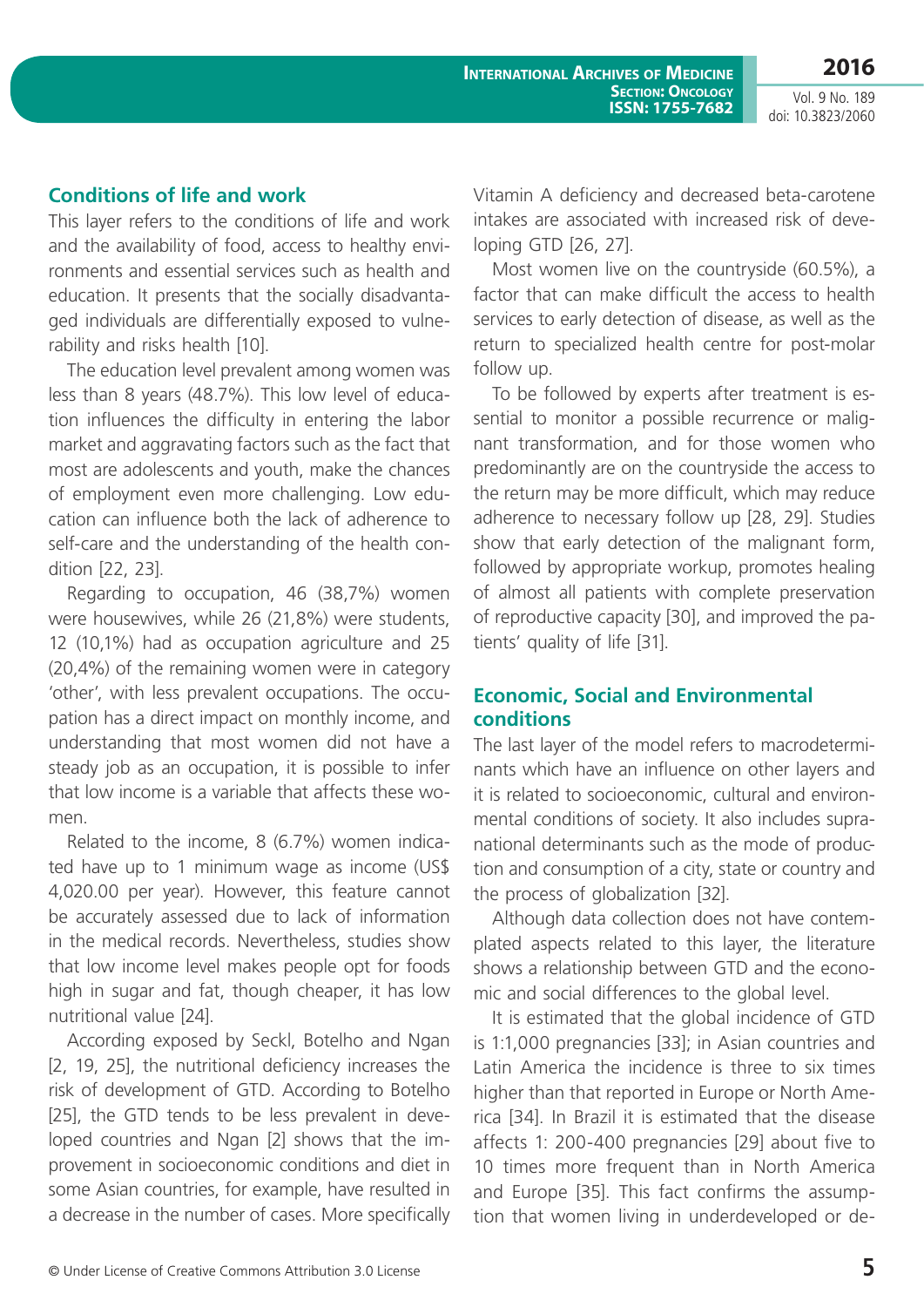**2016**

**International Archives of Medicine SECTION: ONCOLOGY ISSN: 1755-7682**

Vol. 9 No. 189 doi: 10.3823/2060

veloping countries have greater vulnerability to the emergence of GTD.

In Brazil, it is noted that the lack of knowledge about prevention and early detection, lack of access to health services and aspects relating to cultural issues are crucial in maintaining the high incidence of cases of these cancers [36].

The intervention in the health system should seek to reduce the differentials in consequences of the disease, including the improvement of service quality to the whole population, support for the patients, access to rehabilitation care and equitable financing mechanisms, preventing further impoverishment caused by the disease.

The CSDH [37] emphasizes the importance of interventions at the macro, intermediate and micro level about SDH, in order to reduce inequalities related to social stratification, in addition to require a coordinated intersectoral action encompassing various levels of government. It should also be accompanied by more general policies of crosscutting that seek to strengthen the cohesion and expand the "social capital" of vulnerable communities and promote social participation in the design and implementation of policies and programs. Thus, through collaborative intersectoral actions, it is possible to eliminate health inequities to promote the health of the general population.

### **Conclusions**

Finally, it is understood that GTD has multifactorial aetiology. Despite of the major influence of the genetic factor, the influence of social determinants on health outcomes of these women cannot be neglected.

On the first layer it was found that the most prevalent cases GTD were in patients with extreme age and the presence of genetic factors. Regarding the lifestyle of individuals most women lacked history of smoking and alcohol consumption, most were single and were using OCT. Regarding the Community networks, the literature provides that support networks are richly effective in fighting the disease for women. Regarding the conditions of living and workingthe majority had less than 8 years of schooling, family income at or below the minimum wage, did not have a steady job and were from the countryside. Regarding macrodeterminants, the literature shows the need for intersectoral action to minimize the inequalities that compromise health and favor the disease process.

Therefore, it is essential for health professionals to understand the individuals in their entirety, considering the various aspects that involve their lives, in order that, by understanding the social determinants of health, they can act effectively in the prevention, early diagnosis, post-discharge treatment and follow-up of GTD.

As study limitation, there is the fact that they were not collected data related to the layers' Community network and support "and for the macrodeterminants, so the discussion was made only on the basis of available literature. Also, the non-fulfillment of important data on the admission form of the records found.

It is suggested that further studies related to the understanding of SDH influence on health outcomes to be made, so that the inequities found to be solved in order to improve care and the population's quality of life through actions to promote proven beneficial health.

### **Abbreviations**

GTD Gestational Trophoblastic Disease HP Health Promotion SDH Social Determinants of Health BhCG Human Chorionic Gonadotropin FSH Follicle Stimulating Hormone HSO Hyperstimulation Syndrome Ovarian IVF In Vitro Fertilization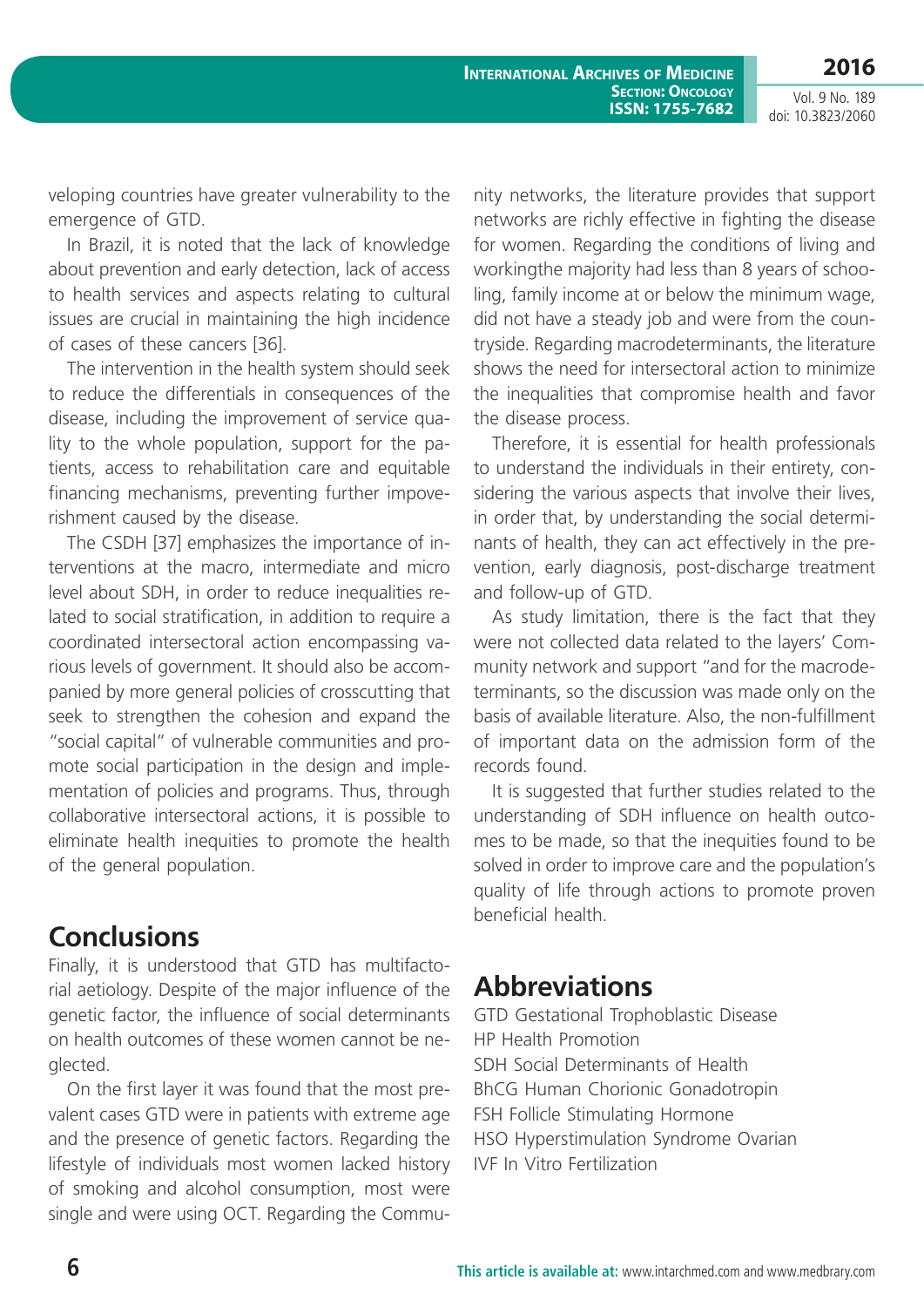#### **Funding**

All costs relating to the execution of the work and its publication are exclusively responsibility of the authors.

#### **Competing and conflicting Interests**

There is no conflicts of interest related to this work

### **References**

- **1.** Instituto Nacional do Câncer (INCA). Câncer: o que o câncer? [Internet]. Rio de Janeiro, 2015. Available in: http://www1.inca. gov.br/conteudo\_view.asp?id=322*.*
- **2.** Ngan HYS, Seckl MJ, Berkowitz RS, Xiang Y, Golfier F, Sekharan PK, et al. Figo Cancer Report 2015: Update on the diagnosis and management of gestational trophoblastic disease. International Journal of Gynecology and Obstetrics. 2015; 131: S123–6.
- **3.** Wunsch FV, Antunes JLF, Boing AF, Lorenzi RL. Perspectivas da investigação sobre determinantes sociais em câncer. Physis Rev Saúde Coletiva. 2008: 18(3) 427-50.
- **4.** Brasil. Glossário temático: promoção da saúde. Secretaria-Executiva. Secretaria de Vigilância em Saúde. Ministério da Saúde; 2012.
- **5.** Badziak RPF, Moura VEV. Determinantes sociais da saúde: um conceito para efetivação do direito à saúde. Rev Saúde Pública. 2010; 3(1): 69-79.
- **6.** Dahlgren G, Whitehead M. Policies and Strategies to Promote Social Equity in Health. Stockholm. Sweden: Institute for Futures Studies; 1991.
- **7.** Buss PM, Pellegrini AF. A saúde e seus Determinantes sociais. Rev Saúde Coletiva. 2007; 17(1): 77-93.
- **8.** Geib LTC. Determinantes sociais da saúde do idoso. Ciência & Saúde Coletiva. 2012; 17(1): 123-33.
- **9.** Brasil. As causas sociais das iniquidades em saúde no Brasil. Relatório final da comissão nacional sobre determinantes sociais da saúde. Comissão Nacional de Determinantes Sociais da Saúde; 2008.
- **10.** Sobral A, Freitas CM. Modelo de organização de indicadores para operacionalização dos determinantes socioambientais da saúde. Saúde Soc São Paulo. 2010; 19(1): 35-47.
- **11.** Souza DO, Silva SEV, Silva NO. Determinantes sociais da saúde: reflexões a partir das raízes da "questão social". Saúde Soc São Paulo. 2013; 22(1): 44-56.
- **12.** Mattei VED, Carnelli L, Bernardi M, Pagani BE, Zucchi P, Lavezzari L, et al. An Investigative Study into Psychological and Fertility Sequelae of Gestational Trophoblastic Disease: The Impact on Patients' Perceived Fertility, Anxiety and Depression. PLoS One. 2015; 10(6): e0128354.
- **13.** Almasi A, Almassinokiani F, Akbari P. Frequency of Molar Pregnancies in Health Care Centers of Tehran, Iran. J Reprod Infertil. 2014; 14(3): 157-60.
- **14.** Stevens FT, Katzorke N, Tempfer C, Kreimer U, Bizjak GI, Fleisch MC, et al. Gestational Trophoblastic Disorders: An Update in 2015. Geburtshilfe Frauenheilkd. 2015; 75(10): 1043–50.
- **15.** Rachad M, Chaara H, Fdili FZ, Bouguern H, Melhouf A. Ovarian hyperstimulation syndrome in a spontaneous pregnancy with invasive mole: report of a case. Pan Afr Med J. 2011; 9: 23.
- **16.** Alper MM, Smith LP, Sills ES. Ovarian hyperstimulation syndrome: current views on pathophysiology, risk factors, prevention, and management. J Exp Clin Assist Reprod. 2009; 6:3.
- **17.** Castro EC, Borges ALF, Rezende KN, Amaral WN. Antral follicle count in predicting appropriate dose of gonatrotropin in vitro fertilization cycles. Reprod Clim. 2014; 29(3): 136-42.
- **18.** Martins AMBB, Zioni F. Comunicação do conhecimento em determinantes sociais de saúde: uma revisão da produção científica. Rev Tempus Actas Saúde Col. 2013; 7(4): 223-38.
- **19.** Seckl MJ, Sebire NJ, Berkowitz RS. Gestational trophoblastic disease. The Lancet. 2010; 376: 717-29.
- **20.** Martins ARB, Ouro TA, Neri M. Compartilhando vivências: contribuição de um grupo de apoio para mulheres com câncer de mama. Rev SBPH. 2015; 18(1): 131-51.
- **21.** Cardoso DH, Muniz RM, Guimarães SRL, Viegas AC, Pinto BK, Laroque MF. Viver com câncer: a percepção de pacientes oncológicos. J Nurs Health. 2012; 2(2):462-74.
- **22.** Guimarães AQ, Almeida ME. Os Jovens e o mercado de Trabalho: Evolução e Desafios da Política de Emprego no Brasil. Temas de Administração Pública. 2013; 8(2): 1-26.
- **23.** Silva MAM, Cavalcante AES, Teodósio TBT. Necessidades Psicossociais de uma Gestante Adolescente de Alto Risco Hospitalizada: Estudo de Caso Clínico com Base na Teoria de Wanda Horta. Essentia Sobral. 2014; 16(1): 167-81.
- **24.** Moratoya EE, Carvalhaes GC, Wander AE, Almeida LMMC. Mudanças no padrão de consumo alimentar no Brasil e no mundo. Revista de Política agrícola. 2013; 22(1): 72-84.
- **25.** Botelho NM, Góes ASO, Silva LMG. Aspectos clínicos da doença trofoblástica gestacional. Revista Paraense de Medicina. 2012; 26(3): 1-5.
- **26.** Tse KY, Chan KKL, Tam KF, Ngan HYS. Current management of gestational trophoblastic disease. Obstetrics, Gynaecology and Reproductive Medicine. 2014; 25, (1): 12-21.
- **27.** Hoffman BL, Schorge JO, Halvorson LM, Bradshaw KD, Schaffer JI, Cunningham FG. Ginecologia de Williams. 1th ed. Mcgraw - Hill; 2011.